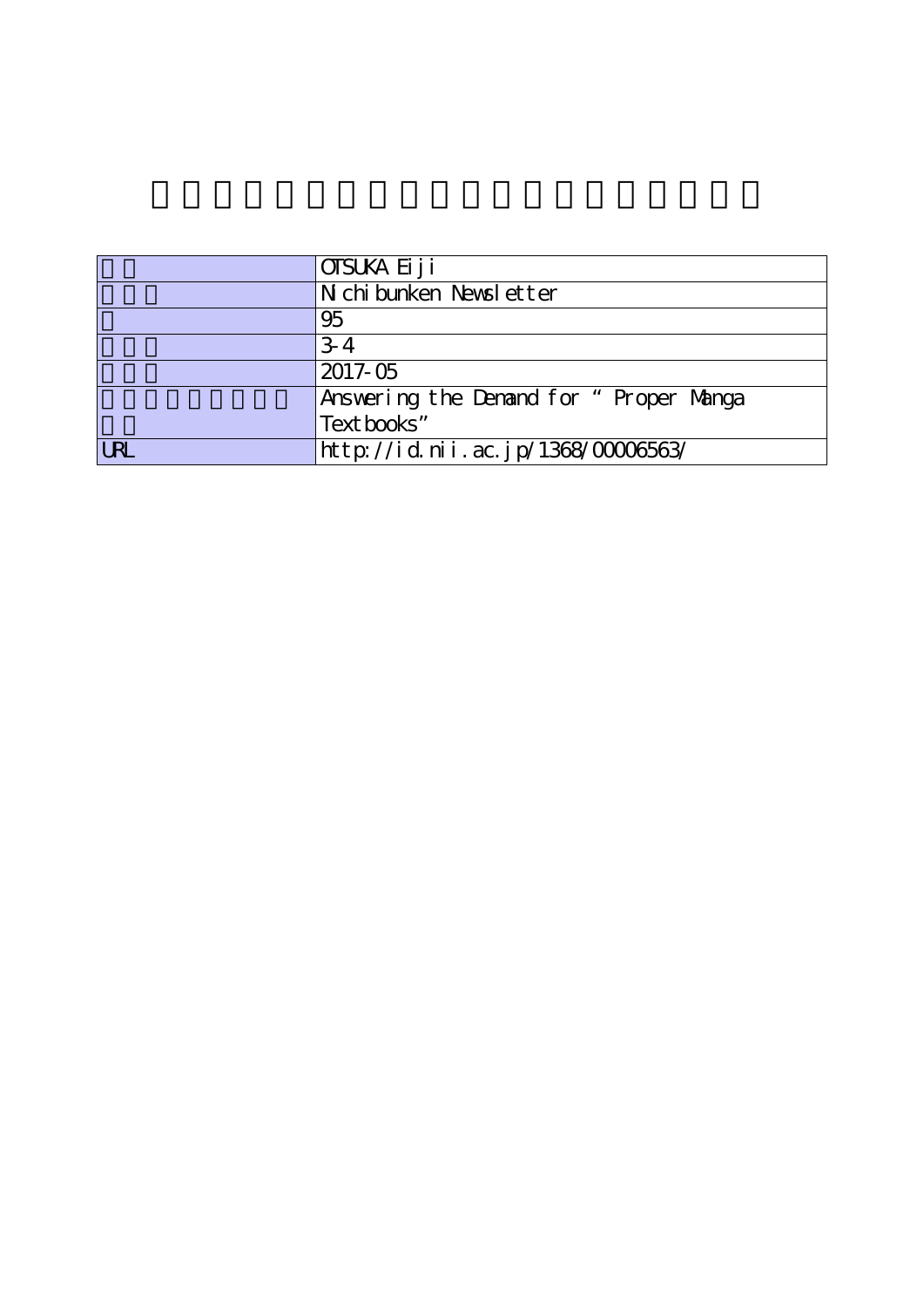describe as three "generations." There is the first generation of founding members led by Umehara Takeshi; then the second generation that carried on the founding aspirations and sustained the growth of Nichibunken, and also the third generation of admirers of the first two generations who have joined their ranks in the past ten or fifteen years. Compared to the distinguished figures of the founding phase and the widely admired stalwarts who came after them, those of the current third generation undeniably fall into the category of "young blood." I think we can be proud, however, of the distinctively third-generation research style that is steadily becoming established. Not only does it carry on the founding spirit of our forebears but is even better suited to the internationalism and interdisciplinary approach that is Nichibunken's motto. This thirtieth anniversary is indeed a turning point that marks our season to stand firm.

 At the same time, moreover, the needs of Japanese studies worldwide have changed greatly. The old approach of praise for the economic miracle and focus on the politics and society out of which it arose is now a thing of the past; today the soft power of culture and the phenomena of that culture has become the more compelling source of interest. Meanwhile, the notion of "international Japanese studies," which Nichibunken has asserted since its founding, has finally been recognized, and work on building a consortium of a dozen or more universities in Japan that specialize in this subject is proceeding.

 The domestic and international world surrounding Nichibunken has altered considerably in these thirty years, and we face the kinds of issues and decisions inevitable in any period of transition. But it is exactly at this juncture that we should recall Confucius's words about "standing firm" and resolve to firmly embrace ideas and behavior based on solid scholarship. And if we commit ourselves to this endeavor, we will reach our next turning point at forty having achieved a state where "we will have no more doubts," allowing us to cope with whatever situation might come our way.

梅原猛先生をはじめとする創立に関わった第一 世代、その志を受け継ぎ、長らく日文研の成長 を支えてきた第二世代、そしてこの両世代を慕 い、ここ十数年の間日文研の一員に伍した第三 世代である。創立期の錚々たる顔ぶれやその後 の重鎮たちに比べて、第三世代の現有メンバー はまだいくぶん「若輩」であることは否めない。 ただ一研究組織としては、先輩たちの初心を貫 きながらも、日文研のモットーである国際性、 学際性により相応しく、第三世代独自の研究ス タイルを徐々に確立させつつあることは自負で きよう。三十周年とはまさにそういう転換期を も意味する而立の時にほかならない。

 そして、時期を同じくして、世界的に日本研 究に対するニーズも大きく変化した。経済的な 奇跡を評価し、その原因などを探る政治や社会 へのアプローチが後退し、かわりに日本のソフ トパワーに魅せられ、その文化的事象への関心 が日々高まっている。一方、日文研が創立当初 に打ち出した「国際日本研究」がようやく認知 され、今や国内十数の大学と連携し、当分野を 特化したコンソーシアムの構築も進められてい る。

 このように、三十年にして、日文研をめぐる 内外の環境が大きく変わり、転換期特有のさま ざまな問題も解決を待っているが、しかし、こ こでこそ而立の意味する、自らの学識が確立し、 それに基づいて思想や言動も固まるという姿勢 を想起すべきだろう。そして、この姿勢を貫け ていけばこそ、いずれどのような事態にも対応 できる「不惑の年」――きたる四十周年を迎え ることができるに違いない。 (原文:日本語)

## **Answering the Demand for "Proper Manga Textbooks" 誰でも使えるまんが・アニメの教科書づくり** ŌTSUKA Eiji (Professor) 大塚英志(教授)

Lately I have been engaged in creating e-learning textbooks. From my 15-unit lecture series on storytelling taught as part of the curriculum for first-year students at the university where I was previously employed to teach about manga, I remade the lessons so they could be accessed by smart phone. Officially, it is intended for a correspondence high school textbook. Students learn through text and videos, create projects to fulfill the

このところずっと、eラーニング教材をつ くっている。前任校だった、まんがの描き方を 教える大学での、一回生向けのカリキュラムの 内、ストーリーテリングの講義 15 コマをスマ ホで使用できる、教材につくり変えた。テキス トや動画で学び、課題を制作し、LINE で提出 できる。建前としては、通信制高校用教材で、